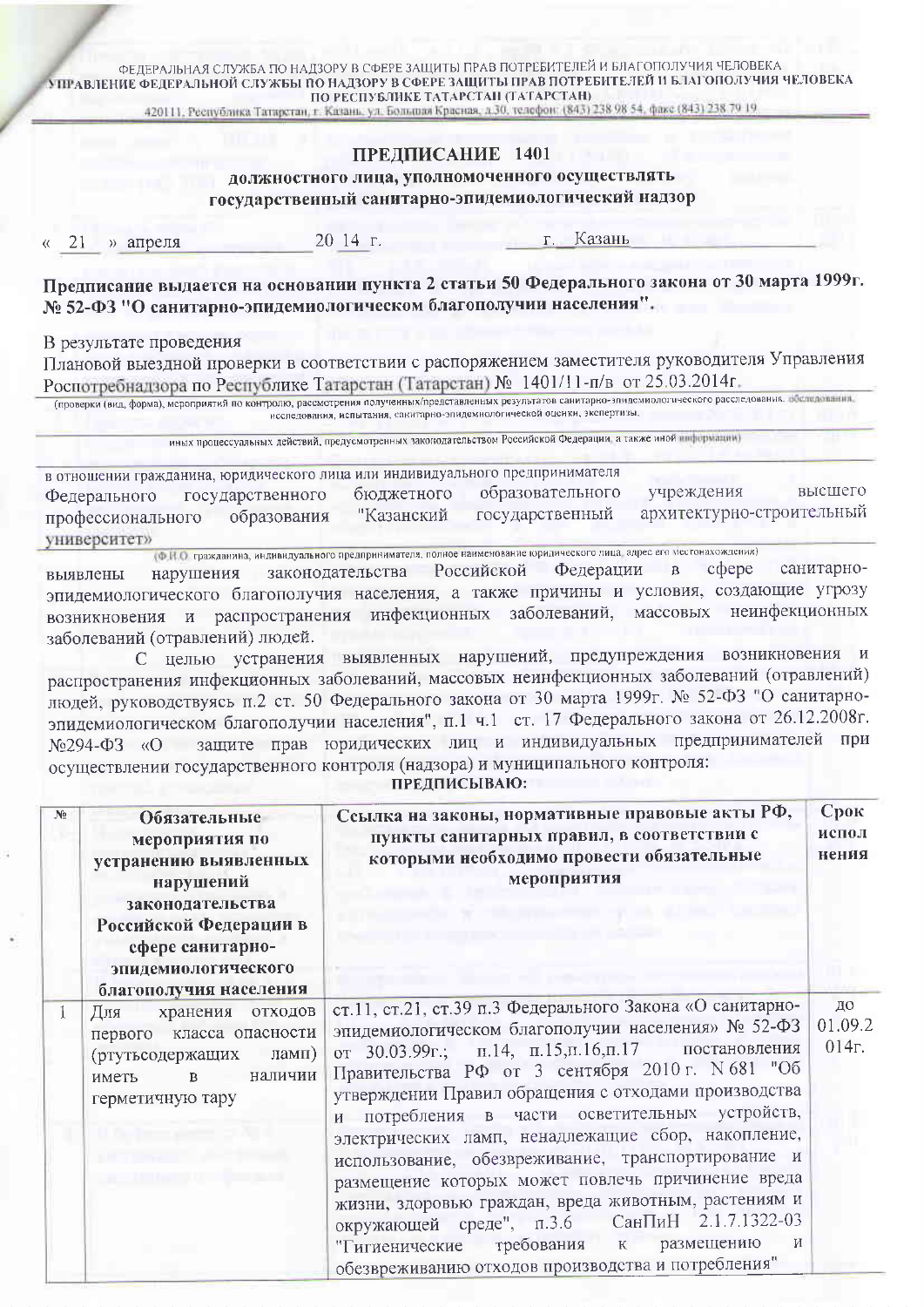|                         |                                                                                                                                                                                                                            |                                                                                                                                                                                                                                                                                                                                                                                                                                                                                                                                                                                                                    | 01.09.2              |
|-------------------------|----------------------------------------------------------------------------------------------------------------------------------------------------------------------------------------------------------------------------|--------------------------------------------------------------------------------------------------------------------------------------------------------------------------------------------------------------------------------------------------------------------------------------------------------------------------------------------------------------------------------------------------------------------------------------------------------------------------------------------------------------------------------------------------------------------------------------------------------------------|----------------------|
|                         | Принять действенные меры<br>доведению<br>ДО<br>$\Pi$ <sup>O</sup><br>значений<br>нормативных<br>концентрации аэроионов в<br>ПВЭМ<br>помещении<br>$\mathbf{C}$<br>$\, {\bf B}$<br>планов-экономическом<br>отделе (каб. 206) | ст.11,ст.24, п.п.1,3, ст.39 п.3 Федерального Закона «О<br>благополучии<br>санитарно-эпидемиологическом<br>населения» № 52-ФЗ от 30.03.99г.; СанПиН 2.2.2/2.4.1340-<br>требования к персональным<br>03 «Гигиенические<br>электронно-вычислительным машинам и организации<br>«Гигиенические<br>2.2.4.1294-03<br>работы», СанПиН<br>- составу<br>воздуха<br>аэроионному<br>требования<br>$\mathbf K$<br>производственных и общественных зданий».                                                                                                                                                                      | 014                  |
| $\overline{\mathbf{3}}$ | Принять меры по<br>обеспечению проведения<br>косметического ремонта в<br>мясном цехе, мучном цехе,<br>цехе по приготовлению<br>холодных закусок, горячем<br>цехе, в моечных столовой и<br>кухонной посуды, овощном<br>цехе | Федерального Закона «О санитарно-эпидемиологическом<br>благополучии населения» от 30.03.1999г. № 52-ФЗ,<br>2.3.6.1079-01 «Санитарно-эпидемиологические<br>$\rm C \Pi$<br>требования к организациям общественного питания.<br>изготовлению и оборотоспособности в них пищевых<br>продуктов и продовольственного сырья»                                                                                                                                                                                                                                                                                              | 01.09.<br>2014       |
| $\overline{4}$          | Принять меры по<br>обеспечению организацией<br>иммунизации работников<br>против инфекционных<br>заболеваний, представить<br>сведения                                                                                       | ст. ст. 11, 17, 35, 39 п.1, 3 Федерального закона №52-ФЗ от<br>30.03.1999г. «О санитарно-эпидемиологическом<br>благополучии населения», п.13.3 СП 2.3.6.1079-01<br>требования<br>К<br>«Санитарно-эпидемиологические<br>организациям общественного питания, изготовлению и<br>оборотоспособности в них пищевых продуктов<br>$\mathbf{M}$<br>Приказа<br>сырья»,<br>продовольственного<br>--<br>Минздравсоцразвития РФ от 31.01.2011 N 51н "Об<br>календаря<br>национального<br>an an A<br>утверждении<br>календаря<br>профилактических прививок и<br>эпидемическим<br>прививок по<br>профилактических<br>показаниям" | 01.09.<br>2014       |
| $\overline{5}$          | Заменить перегоревшие<br>лампы в мясном цехе, цехе<br>по приготовлению<br>холодных закусок, горячем<br>цехе, в моечных кухонной<br>посуды, в складских<br>помещениях                                                       | Федерального Закона «О санитарно-эпидемиологическом<br>благополучии населения» от 30.03.1999г. № 52-ФЗ,<br>2.3.6.1079-01 «Санитарно-эпидемиологические<br>$C\Pi$<br>требования к организациям общественного питания.<br>изготовлению и оборотоспособности в них пищевых<br>продуктов и продовольственного сырья»                                                                                                                                                                                                                                                                                                   | 01.09.<br>2014       |
| 6                       | Подключит к<br>централизованному<br>водоснабжению<br>умывальную раковину в<br>овощном цехе, установит<br>умывальную раковину в<br>буфете корпуса № 1                                                                       | Федерального Закона «О санитарно-эпидемиологическом<br>благополучии населения» от 30.03.1999г. № 52-ФЗ,<br>«Санитарно-эпидемиологические<br>2.3.6.1079-01<br>$C\Pi$<br>требования к организациям общественного питания.<br>изготовлению и оборотоспособности в них пищевых<br>продуктов и продовольственного сырья»                                                                                                                                                                                                                                                                                                | 01.09.<br>2014       |
| 7                       | В буфете корпуса № 3<br>канализационный стояк<br>обеспечит коробом без<br>ревизии                                                                                                                                          | Федерального Закона «О санитарно-эпидемиологическом<br>благополучии населения» от 30.03.1999г. № 52-ФЗ,<br>«Санитарно-эпидемиологические<br>2.3.6.1079-01<br>$C\Pi$<br>требования к организациям общественного питания.<br>изготовлению и оборотоспособности в них пищевых<br>продуктов и продовольственного сырья»                                                                                                                                                                                                                                                                                                | 01.09.<br>2014<br>٠r |
| 8                       | В буфете корпуса № 4<br>светильники обеспечить<br>защитными плафонами                                                                                                                                                      | Федерального Закона «О санитарно-эпидемиологическом<br>благополучии населения» от 30.03.1999г. № 52-ФЗ,<br>«Санитарно-эпидемиологические<br>2.3.6.1079-01<br>$C\Pi$<br>требования к организациям общественного питания.<br>изготовлению и оборотоспособности в них пищевых<br>продуктов и продовольственного сырья»                                                                                                                                                                                                                                                                                                | 01.09.<br>2014       |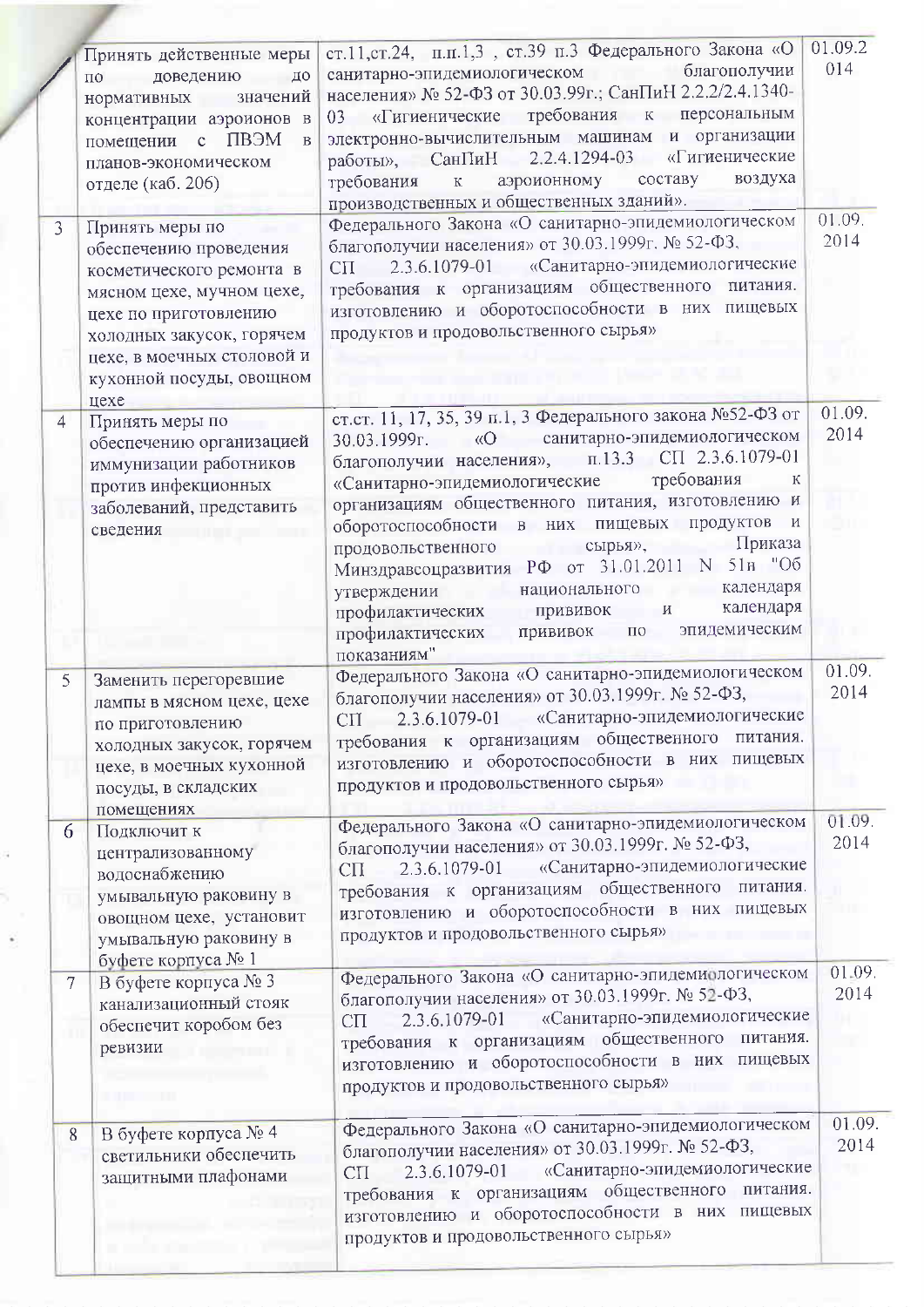|    |                                                                                                                                                                                 | Федерального Закона «О санитарно-эпидемиологическом                                                                                                                                                                                                                                                                  | 01.09.         |
|----|---------------------------------------------------------------------------------------------------------------------------------------------------------------------------------|----------------------------------------------------------------------------------------------------------------------------------------------------------------------------------------------------------------------------------------------------------------------------------------------------------------------|----------------|
|    | Складские помещения<br>оборудовать стеллажами<br>для хранения продуктов<br>питания                                                                                              | благополучии населения» от 30.03.1999г. № 52-ФЗ,<br>2.3.6.1079-01 «Санитарно-эпидемиологические<br>$C\Pi$<br>требования к организациям общественного питания.<br>изготовлению и оборотоспособности в них пищевых<br>продуктов и продовольственного сырья»                                                            | 2014           |
| 10 | В местах прохождения<br>канализационных стояков<br>не допускать хранение<br>продуктов питания                                                                                   | Федерального Закона «О санитарно-эпидемиологическом<br>благополучии населения» от 30.03.1999г. № 52-ФЗ,<br>2.3.6.1079-01 «Санитарно-эпидемиологические<br><b>CII</b><br>требования к организациям общественного питания.<br>изготовлению и оборотоспособности в них пищевых<br>продуктов и продовольственного сырья» | 01.09.<br>2014 |
| 11 | Маркировочные ярлыки<br>продуктов питания с<br>указанием наименования,<br>даты сроков годности<br>сохранять до полного<br>использования продукта                                | Федерального Закона «О санитарно-эпидемиологическом<br>благополучии населения» от 30.03.1999г. № 52-ФЗ,<br>«Санитарно-эпидемиологические<br>2.3.6.1079-01<br>$C\Pi$<br>требования к организациям общественного питания.<br>изготовлению и оборотоспособности в них пищевых<br>продуктов и продовольственного сырья»  | 01.09.<br>2014 |
| 12 | Убрать с производственных<br>цехов комнатные растения                                                                                                                           | Федерального Закона «О санитарно-эпидемиологическом<br>благополучии населения» от 30.03.1999г. № 52-ФЗ,<br>2.3.6.1079-01 «Санитарно-эпидемиологические<br>CП<br>требования к организациям общественного питания.<br>изготовлению и оборотоспособности в них пищевых<br>продуктов и продовольственного сырья»         | 01.09.<br>2014 |
| 13 | Не допускать к<br>использованию посуду с<br>отбитыми краями                                                                                                                     | Федерального Закона «О санитарно-эпидемиологическом<br>благополучии населения» от 30.03.1999г. № 52-ФЗ,<br>«Санитарно-эпидемиологические<br>2.3.6.1079-01<br>$C\Pi$<br>требования к организациям общественного питания.<br>изготовлению и оборотоспособности в них пищевых<br>продуктов и продовольственного сырья»  | 01.09.<br>2014 |
| 14 | В буфетах и на линии<br>раздачи блюд персонал<br>обеспечить одноразовыми<br>перчатками                                                                                          | Федерального Закона «О санитарно-эпидемиологическом<br>благополучии населения» от 30.03.1999г. № 52-ФЗ,<br>2.3.6.1079-01 «Санитарно-эпидемиологические<br>$C\Pi$<br>требования к организациям общественного питания.<br>изготовлению и оборотоспособности в них пищевых<br>продуктов и продовольственного сырья»     | 01.09.<br>2014 |
| 15 | Соблюдать режим мытья<br>столовой посуды                                                                                                                                        | Федерального Закона «О санитарно-эпидемиологическом<br>благополучии населения» от 30.03.1999г. № 52-ФЗ,<br>2.3.6.1079-01 «Санитарно-эпидемиологические<br>$C\Pi$<br>требования к организациям общественного питания.<br>изготовлению и оборотоспособности в них пищевых<br>продуктов и продовольственного сырья»     | 01.09.<br>2014 |
| 16 | Не допускать до<br>реализации продукты с<br>истекшими сроками<br>годности                                                                                                       | Федерального Закона «О санитарно-эпидемиологическом<br>благополучии населения» от 30.03.1999г. № 52-ФЗ,<br>2.3.6.1079-01 «Санитарно-эпидемиологические<br>$C\Pi$<br>требования к организациям общественного питания.<br>изготовлению и оборотоспособности в них пищевых<br>продуктов и продовольственного сырья»     | 01.09.<br>2014 |
| 17 | сведения<br>Довести<br>до<br>потребителей необходимую<br>достоверную<br>$\overline{\mathbf{M}}$<br>информацию, включающую<br>в себя сведения о пищевой<br>продукции<br>ненности | Закона РФ от 07.02.1992г. №2300-1 «О защите прав<br>потребителей», Правил оказания услуг общественного<br>питания, утвержденных постановлением Правительства<br>РФ от 15.08.1997г. №1036                                                                                                                             | 01.09.<br>2014 |